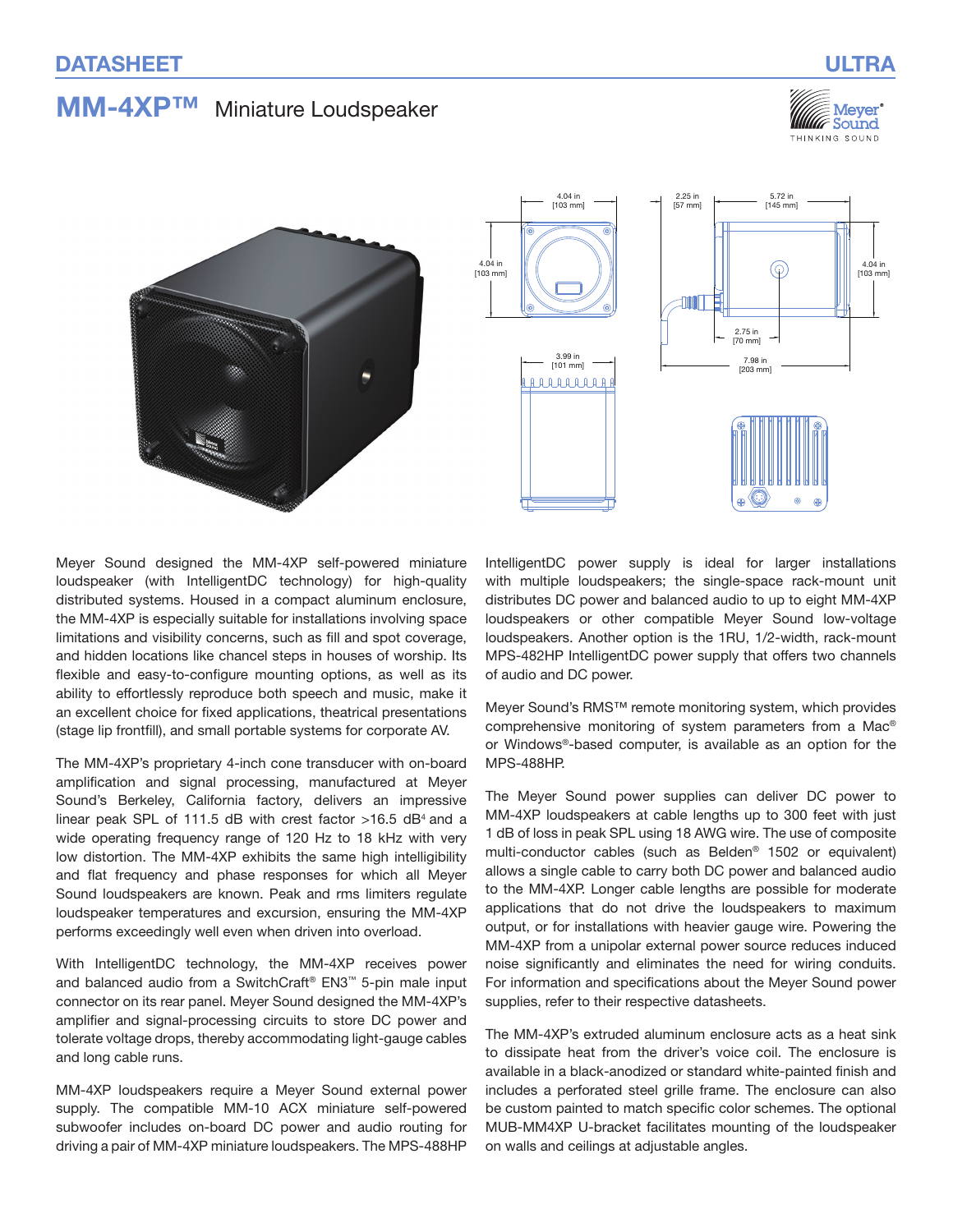## FEATURES AND BENEFITS

- Extremely compact enclosure
- Self-powered
- Wide-range frequency response
- Ultra-low distortion
- Effortless reproduction of both speech and music
- Exceptional SPL to size ratio
- Support for long cable runs with light-gauge cables

#### APPLICATIONS

- Fill and spot coverage for systems with space limitations and visibility concerns
- High-quality distributed systems in clubs and restaurants for paging and music
- Small, portable systems for corporate audio-visual
- Sound installations for gallery exhibits and museum displays

### ACCESSORIES AND ASSOCIATED PRODUCTS

MUB-MM4XP Mounting U-Bracket: Allows the MM-4XP to be mounted on any flat surface at adjustable angles (includes mounting hardware).

Galileo GALAXY Network Platform: The Galileo GALAXY Network Platform provides state-of-the-art audio control technology for loudspeaker systems with multiple zones. With immaculate sonic performance, it provides a powerful tool set for corrective room equalization and creative finetuning for a full range of applications.

MPS-488HP External Power Supply: Rack-mount unit that delivers balanced audio and high-current DC power to up to eight loudspeakers; versions available with either Phoenix or EN3 channel output connectors.

MPS-482HP External Power Supply: 1RU 1/2-width rack unit that delivers balanced audio and high-current DC power to up to two audio channels; optional accessories for rack, wall, ceiling, pole, or truss mounting.





MUB-MM4XP Mounting U-Bracket



GALAXY Network Platform MPS-488HP External Power Supply



MPS-482HP External Power Supply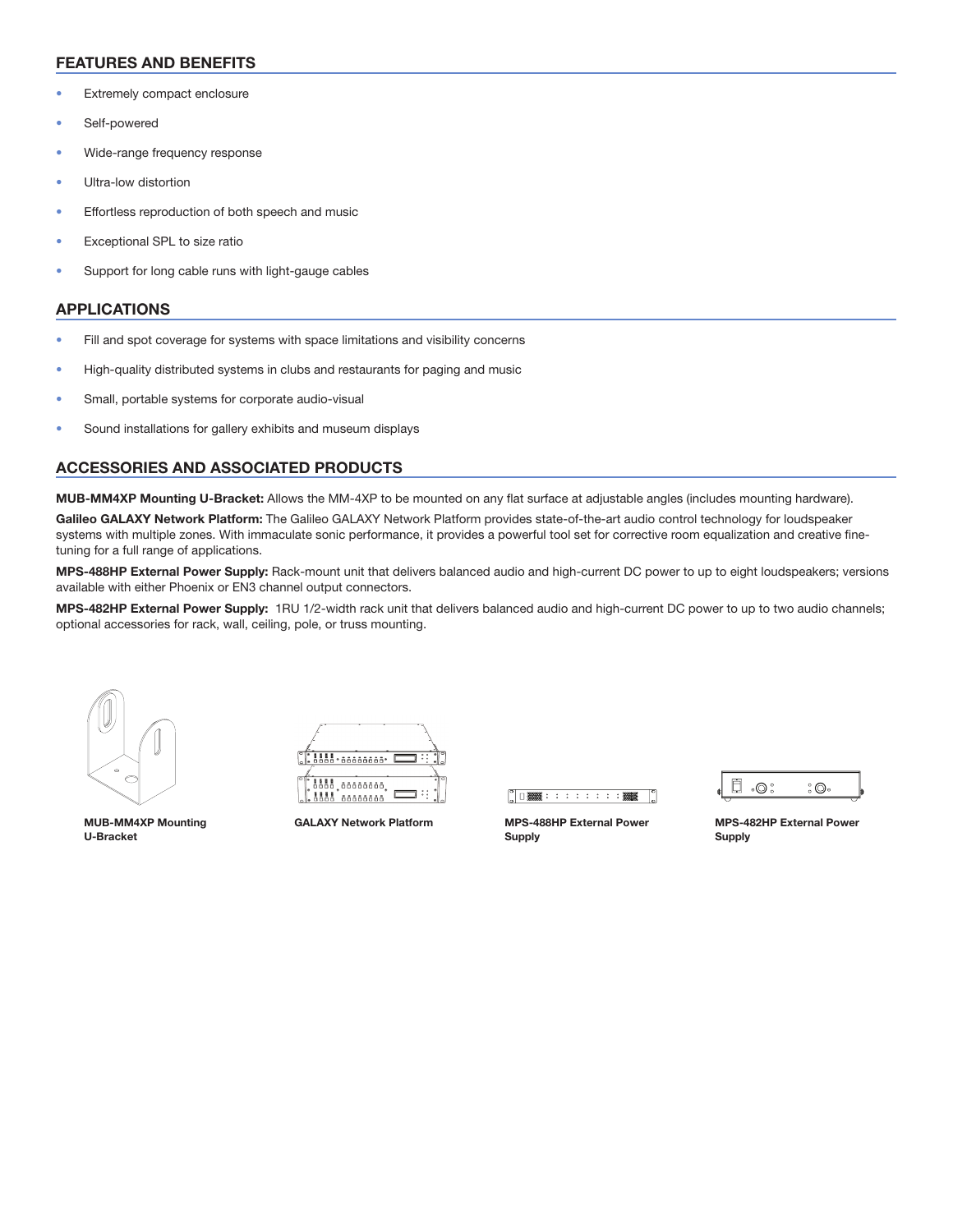## SPECIFICATIONS

| <b>ACOUSTICAL<sup>1</sup></b>                |                                                                                                                                                                   |
|----------------------------------------------|-------------------------------------------------------------------------------------------------------------------------------------------------------------------|
| <b>Operating Frequency Range<sup>2</sup></b> | 120 Hz - 18 kHz                                                                                                                                                   |
| Frequency Response <sup>3</sup>              | 135 Hz $-$ 17 kHz $\pm$ 4 dB                                                                                                                                      |
| <b>Phase Response</b>                        | 400 Hz - 20 kHz ±45°                                                                                                                                              |
| Linear Peak SPL <sup>4</sup>                 | 111.5 dB with crest factor >16.5 dB (M-noise), 109 dB (Pink noise), 111 dB (B-noise)                                                                              |
| <b>COVERAGE</b>                              |                                                                                                                                                                   |
| <b>Horizontal Coverage</b>                   | 80° (3 kHz – 14 kHz ±10°); 120° (below 2 kHz)                                                                                                                     |
| <b>Vertical Coverage</b>                     | 80° (3 kHz - 14 kHz ±10°); 120° (below 2 kHz)                                                                                                                     |
| <b>TRANSDUCERS</b>                           |                                                                                                                                                                   |
|                                              | One 4-inch cone driver; $4 \Omega$ nominal impedance                                                                                                              |
| <b>AUDIO INPUT</b>                           |                                                                                                                                                                   |
| <b>Type</b>                                  | Differential, electronically balanced                                                                                                                             |
| Maximum Common Mode Range                    | $±5$ V DC                                                                                                                                                         |
| Connector                                    | SwitchCraft EN3 5-pin male (two pins for 48 V DC power, three pins for balanced audio)                                                                            |
| Input Impedance                              | 10 $k\Omega$ electronically balanced                                                                                                                              |
| Wiring                                       | Pin 1: DC power $(-)$<br>Pin 2: DC power $(+)$<br>Pin 3: Audio shield, chassis/earth<br>Pin 4: Audio (-)<br>Pin 5: Audio $(+)$                                    |
| <b>Nominal Input Sensitivity</b>             | -2.5 dBV (0.75 V rms) continuous average is typically the onset of limiting for noise and music                                                                   |
| <b>Input Level</b>                           | Audio source must be capable of producing +16 dBV (6.3 V rms) into 50 $\Omega$ to produce the maximum<br>peak SPL over the operating bandwidth of the loudspeaker |
| <b>AMPLIFIER</b>                             |                                                                                                                                                                   |
| <b>Type</b>                                  | Class-D                                                                                                                                                           |
| <b>Total Output Power<sup>5</sup></b>        | 440 W peak                                                                                                                                                        |
| THD, IM, TIM                                 | $< 0.02\%$                                                                                                                                                        |
| Cooling                                      | Convection                                                                                                                                                        |
| DC POWER <sup>6</sup>                        |                                                                                                                                                                   |
| Connector                                    | SwitchCraft EN3 5-pin male (two pins for 48 V DC power, three pins for balanced audio)                                                                            |
| Safety Agency Rated Voltage <sup>7</sup>     | 48 V DC                                                                                                                                                           |
| <b>PHYSICAL</b>                              |                                                                                                                                                                   |
| <b>Dimensions</b>                            | W: 4.04 inch (103 mm) x H: 4.04 inch (103 mm) x D: 5.72 inch (145 mm)                                                                                             |
| Weight                                       | 4.2 lb (1.9 kg)                                                                                                                                                   |
| <b>Enclosure</b>                             | Sealed extruded aluminum with standard white-painted or a black-anodized finish                                                                                   |
| <b>Protective Grille</b>                     | Perforated steel                                                                                                                                                  |
| Mounting                                     | Two 3/8-inch - 16 side inserts; optional MUB-MM4XP U-bracket                                                                                                      |